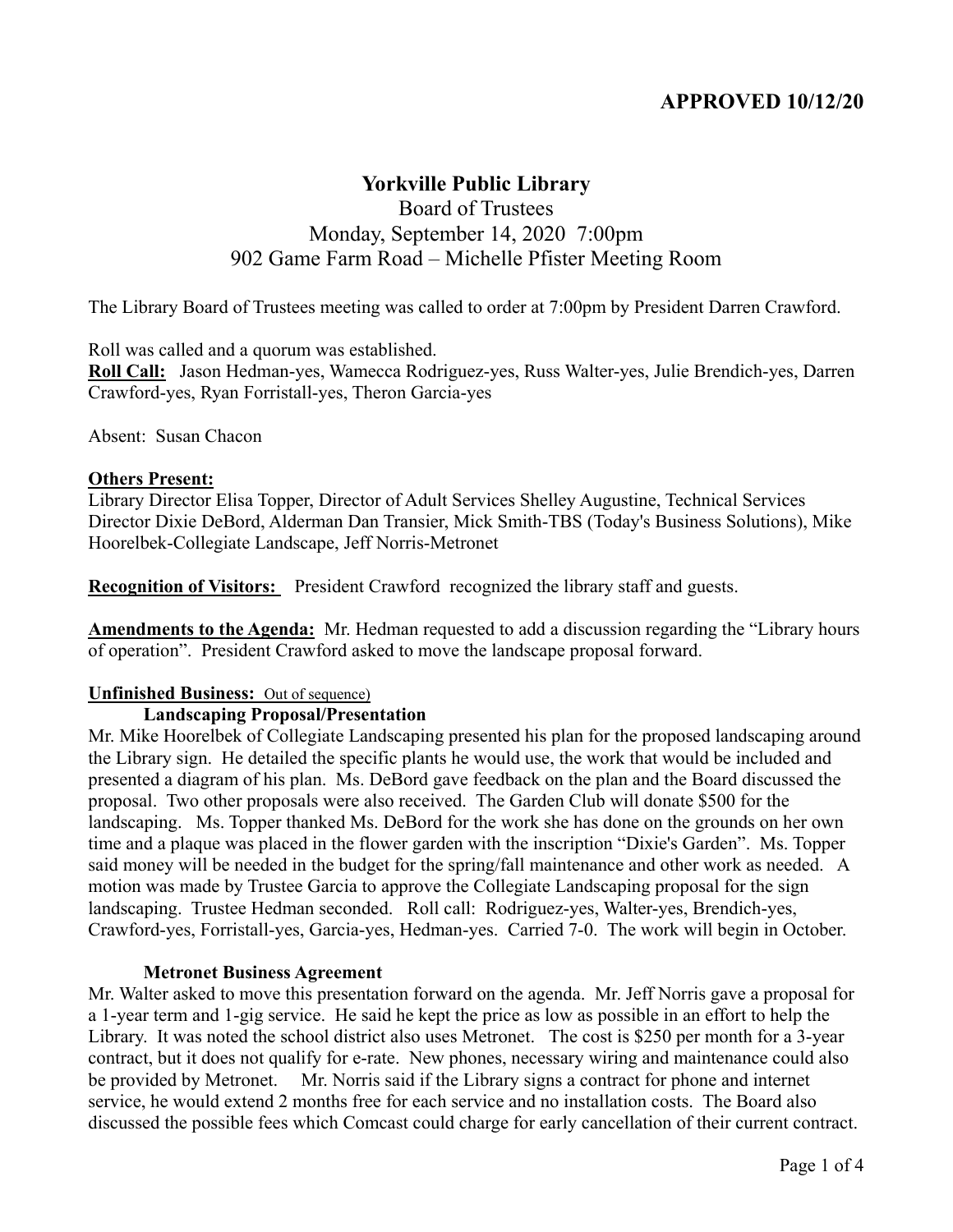Mr. Hedman made a motion to approve the Metronet agreement assuming the Library can terminate the Comcast internet agreement without early termination fees and without paying the full contract. Mr. Walter seconded. Roll call: Walter-yes, Brendich-yes, Crawford-yes, Forristall-yes, Garcia-yes, Hedman-yes, Rodriguez-yes. Carried 7-0.

### **New Business:** (out of sequence)

(President Crawford moved the Today's Business Solution presentation forward on the agenda.) Mr. Mick Smith of TBS (Today's Business Solutions) said the Library is working to update technology, bring more people back into the Library and attract young patrons. The technology on the second floor is from 2011 and can no longer be updated. He said a new scan station is needed and described the many capabilities of this machine such as translation for 25 languages and enhanced accessibility. It can also be used as a fax and accepts debit cards, credit cards and library cards for payments. He said many school districts in the area use their technology. He said the scanner can also perform older photo enhancement and has many other features including mobile printing.

Mr. Smith has posters to display in the Library to promote the touchless capabilities especially during the pandemic. The total cost for the equipment is \$11,400 with \$395 a year for e-print. Mr. Smith said he would include the e-print in the price even though it was missing from the quote. There is also a \$8.95 yearly fee for a credit card payment device. An interest-free payment plan is offered to libraries.

President Crawford made a motion to adopt the TBS scan station update for print, credit card, mobile printing and utilize the payment plan with yearly payments of \$3,584.10 for 5 years. Trustee Garcia seconded the motion. Roll call: Forristall-yes, Garcia-yes, Hedman-yes, Rodriguez-yes, Walter-yes, Brendich-yes, Crawford-yes. Carried 7-0. The equipment will take 4-6 weeks to install and includes training. Charges for color copies were briefly discussed.

## **Minutes: August 10, 2020 Board Meeting and August 27, 2020 Policy Committee Meeting**

For the Board meeting minutes, page 2, curbside service should read 450 per month, (not day). President Crawford moved to approve both sets of minutes with the correction. Trustee Garcia seconded the motion. Roll call: Garcia-yes, Hedman-yes, Rodriguez-yes, Walter-yes, Brendich-yes, Crawford-yes, Forristall-yes. Carried 7-0.

## **Correspondence:** None

## **Public Comment:** None

### **Staff Comment:**

Ms. Augustine thanked the Board for the equipment purchase just approved.

### **Report of the Treasurer:**

### **Financial Statement**

Treasurer Hedman presented the report. He pointed out the large invoice for Cambria which occurs 4 times a year and he asked for a copy of the invoice to review the costs. Ms. Topper said she is applying for a grant to help with the costs that have been higher due to increased use of supplies during the pandemic. Ms. Topper noted Cambria is a local business which they try to support. Mr. Hedman also highlighted other invoices/services for the month. On the expense side, the Library is at 18.78%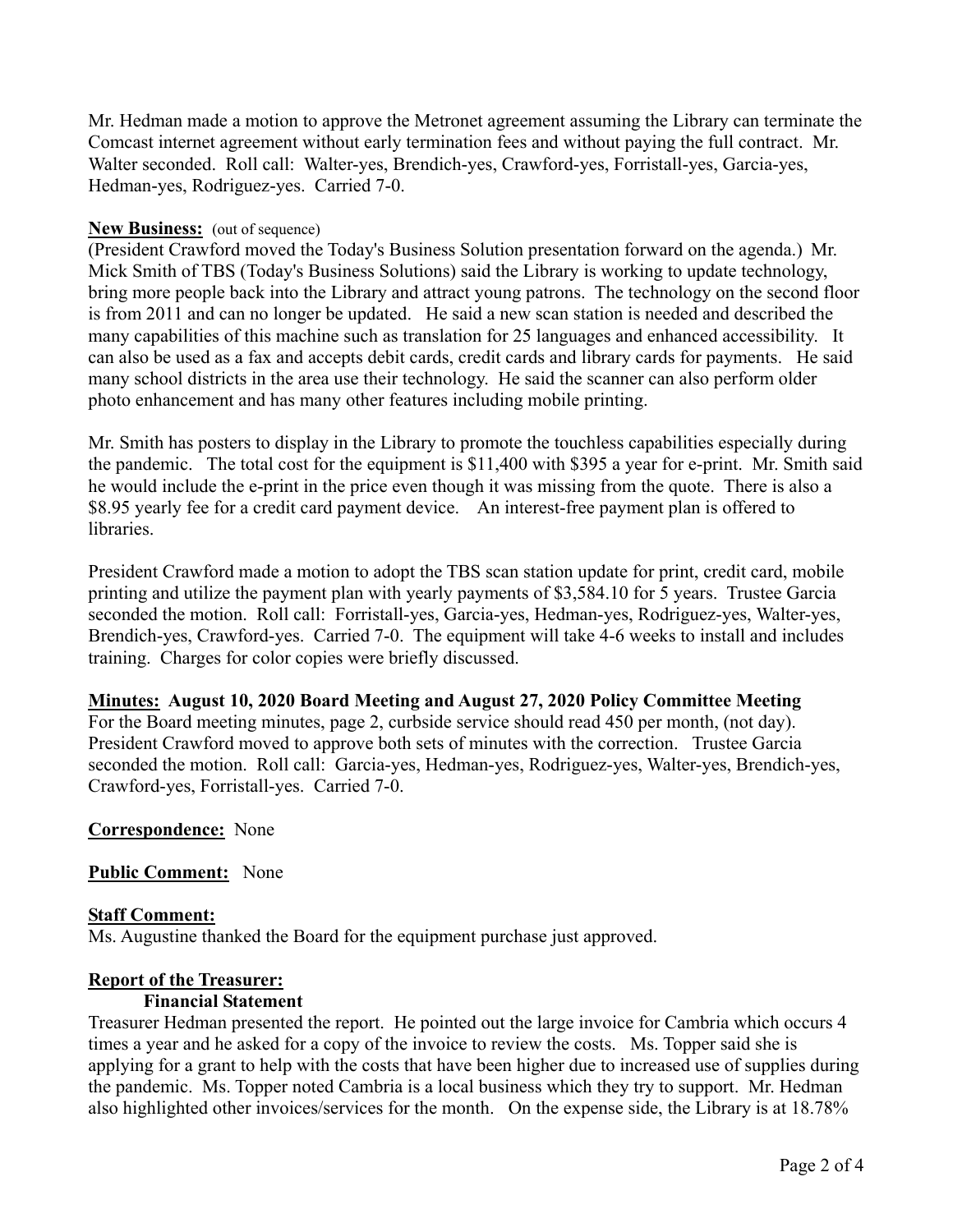of the budget and 35% of the year into the budget. He thanked the Library staff for good stewardship of the budget. Mr. Crawford questioned an invoice for jumper cables which is part of the "Library of Things" that can be borrowed.

## **Payment of Bills**

A motion was made by Mr. Walter and seconded by Mr. Crawford to pay the bills as follows:

- \$27,271.78 Accounts Payable
- \$36,819.23 Payroll
- \$64,091.01 TOTAL

Roll call: Brendich, yes, Crawford-yes, Forristall-yes, Garcia-yes, Hedman-yes, Rodriguez-yes, Walter-yes. Carried 7-0.

## **Report of the Library Director:**

Director Topper reported the following highlights:

- <sup>1.</sup> She is working on 2 state grants: \$500 for pandemic supplies, \$4,500 for books on cultural/racial diversity.
- 2. Ms. Topper is meeting with managers this week.
- <sup>3.</sup> Regarding community involvement requested by Board, Ms. Topper met with Police Chief Jensen and partnered with them to host Citizens Academy meetings. Ms. Augustine is part of the class.
- <sup>4.</sup> Spoke with Chief Jensen about PADS which will not be occurring this year due to the pandemic. Will obtain info for a location in Joliet which can provide assistance.
- <sup>5.</sup> Conversation with Chief Jensen regarding enforcement of Library mask requirement. He discussed with City Attorney and will speak at October Board meeting.
- <sup>6.</sup> Received check for \$150 for purchase of books regarding racism.
- 7. \$4,000 received from Friends group for purchase of books.
- <sup>8.</sup> Four new and one former employee hired.
- <sup>9.</sup> Marketing Plan and Staff Study included in packet, to be discussed later.

## **City Council Liaison:**

Alderman Transier inquired if the Board had considered people from Court Services who have community services hours to fulfill, to assist with maintenance work. Ms. Topper said the Library does not have the staff to supervise.

### **Standing Committees:**

President Crawford said the Policy Committee and Physical Facilities Committee met recently and he asked the Chairpersons to summarize the meetings.

### **Policy Committee**

Ms. Brendich discussed the Policy meeting which was held to review Covid protocols for staff. Two forms were developed for staff to request pay in the event they are quarantined: Emergency Paid Sick Leave Request (EPSLA) and a Support Statement for Covid absences. One revision will be made on the request form. The emergency payments will end in December. A Protocol for Employees Who Test Positive For Covid was also developed. President Crawford said the Protocol needs to be adopted since it deals with money. President Crawford moved to adopt the Protocol for Employees, the EPSLA form and Support Statement for Emergency Paid Sick Leave form. Ms. Garcia seconded. Roll call: Crawford-yes, Forristall-yes, Garcia-yes, Hedman-yes, Rodriguez-yes, Walter-yes, Brendichyes. Carried 7-0.